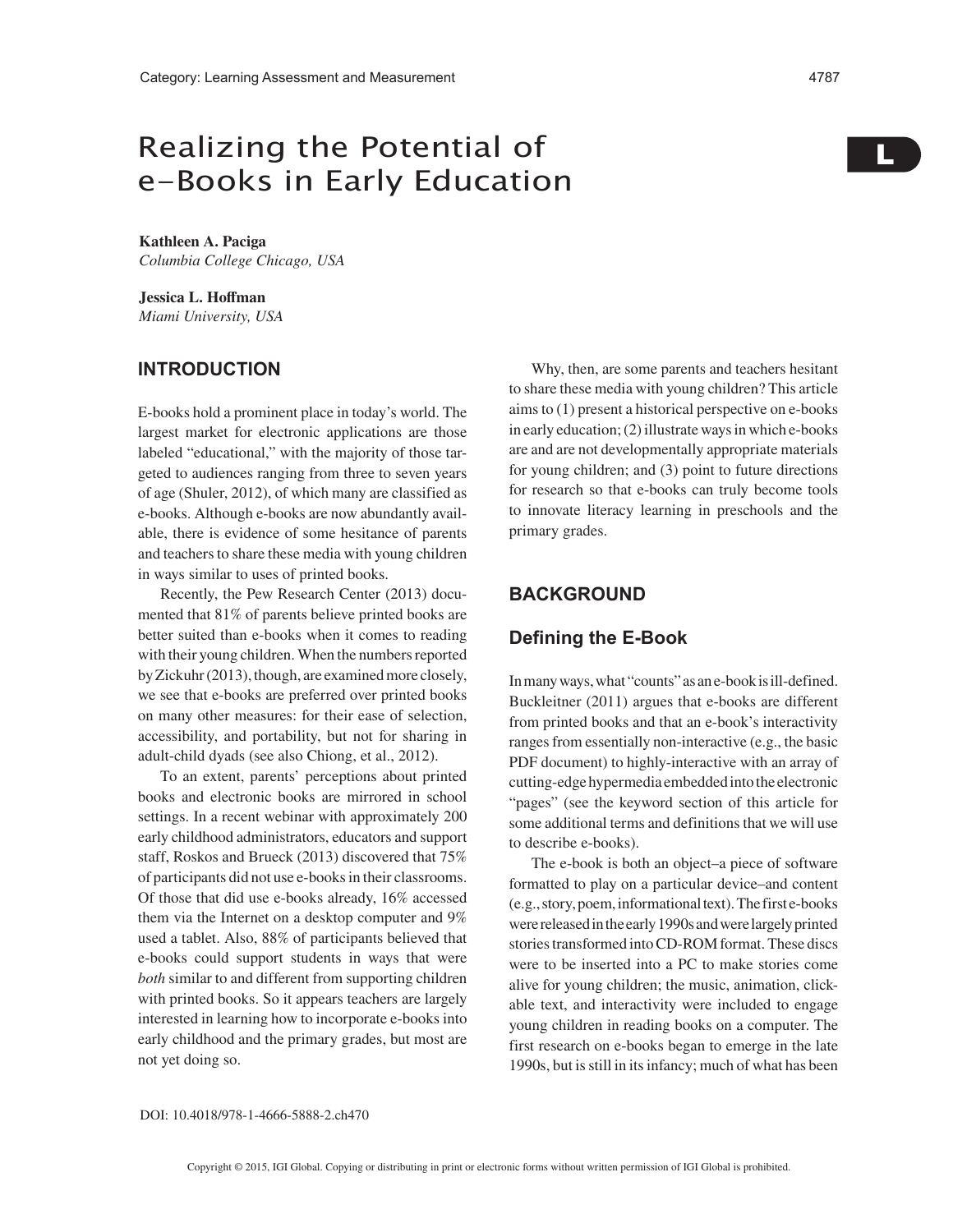done to study the efficacy of learning from, and use of e-books has been carried out in lab-like contexts, rather than in authentic reading environments like the home or school.

# **E-Books are Engaging**

There are several reasons why e-books are so appealing. First, they are presented on mobile devices and computer screens. A long line of research has documented the general appeal of technology to children (Common Sense Media, 2011; Vandewater, et. al, 2007). In addition, e-books seem magical. With one touch of a child's finger, something happens–sound effects, background accompaniment music, animation, words popping up or illuminating, recording buttons, houses being built, videos that show underwater animals–that was not present at first glance on the screen. Buckleitner (2013) argues that these seemingly magic features have the potential to engage children faster in the e-book experience and keep them engaged longer than they would with printed books.

## **E-Books Can "Teach"**

While appealing and engaging, e-books can also support early literacy skill development; research has documented that built-in tutors facilitate children's efforts in cracking-the-code and meaning-making. Two reviews of the extant literature (Zucker, Moody, McKenna, 2009; Van Daal & Sandvik, 2012) and many other studies on e-books offer the following conclusions:

- Children can learn new vocabulary by interacting with e-books;
- A child's comprehension of a well-designed ebook can be just as good as their comprehension of a printed text;
- E-books can promote phonological awareness and print awareness; and
- Exploration of e-books can authentically support children as they learn to work desktop computers and tablets.

Despite the above conclusions related to engagement with and teaching by e-books, one of the arguments against e-book integration into early childhood suggests that all forms of technology are not developmentally appropriate primarily because (1) children are often left alone to engage with technology and (2) the screen contributes to attentional difficulties later in development. In order to explore how to more effectively and appropriately integrate e-books into early schooling, we first present the notion of developmentally appropriate practice [DAP], as this represents a major tenet of early education.

# **DEVELOPMENTALLY APPROPRIATE PRACTICE IN EARLY EDUCATION**

According to NAEYC (2009), DAP means the child:

- 1. Engages in real life, culturally important, handson experiences;
- 2. Seeks to construct understanding about the world around him or her;
- 3. Develops engagement and focused attention;
- 4. Is supported, or scaffolded, in his/her learning experiences; and
- 5. Hears or sees his/her home language.

The following discussion illustrates the ways ebook design and utilization applies or misapplies the tenets of DAP presented above. In our discussion, we present examples of research on e-book use and transcripts of real young children interacting with e-books. These examples of research and practice do not represent an exhaustive or methodological review of the extant research or e-book market, nor do they present our own research findings from an original study. They were selected, rather, to help our readers deepen their understandings of the application DAP to e-book design and utilization.

# **E-Books Engage Children in Real-Life, Culturally Important Experiences**

The first tenet of DAP holds that early education experiences are real-life, hands-on, and culturally important. For decades, early childhood educators and parents in the US have been commonly encouraged to use picture books and discussion as a real life experience to scaffold and support children's language learning and